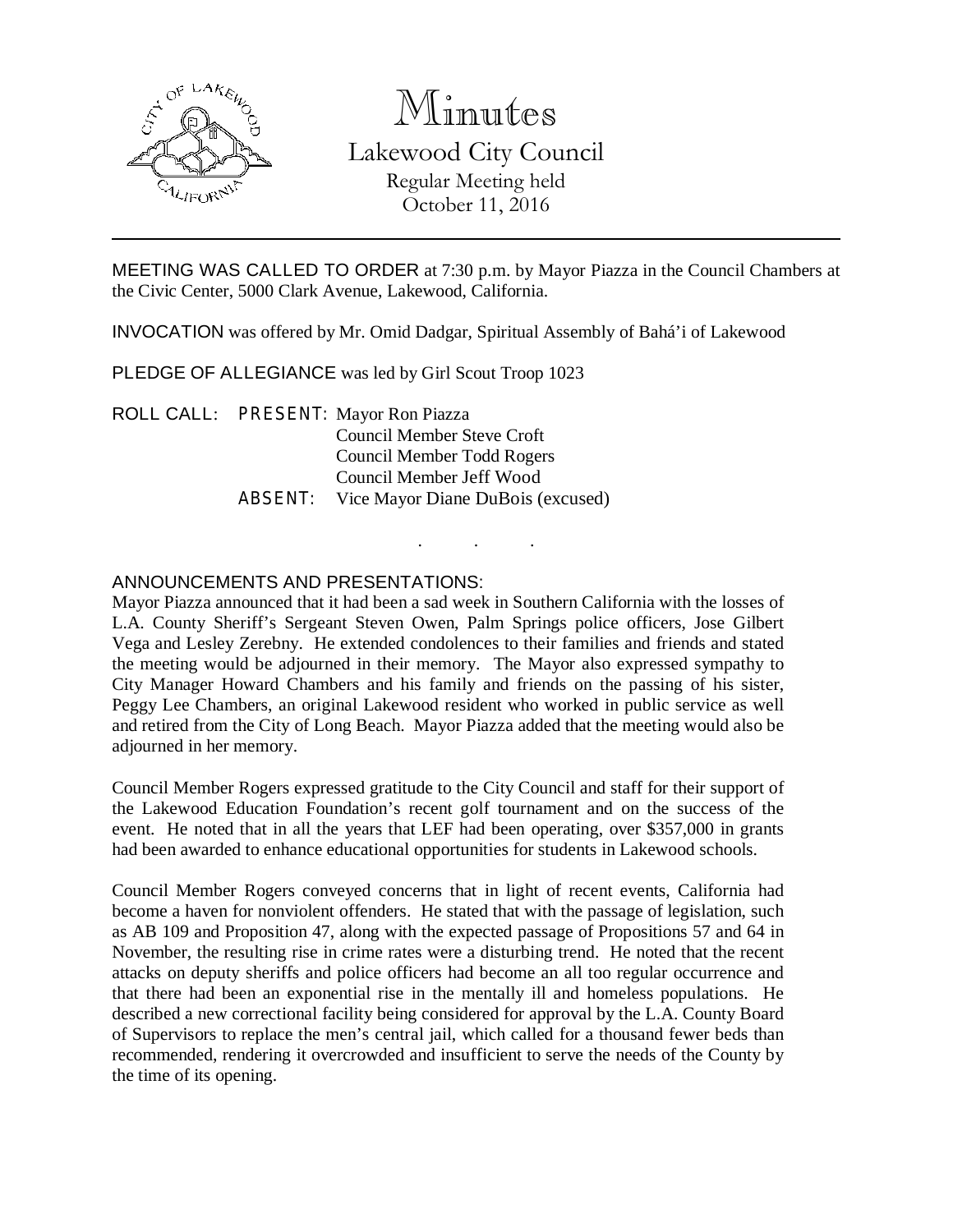### ANNOUNCEMENTS AND PRESENTATIONS: - Continued

He pointed out that there had been more initiatives benefitting offenders while those who were victimized, whether law abiding citizens or law enforcement officers, suffered the consequences. Council Member Rogers articulated the need for in-depth discussions among the City Council, whether in a study session or with the public safety committee, and to involve other cities, the California Contract Cities Association and the League of California Cities, to consider such key issues as accountability and rehabilitation incentives for nonviolent criminals and drug offenders and cost versus savings of decriminalization measures in terms of increased victimization and neighborhood disruption. He communicated his refusal to accept that being a victim had become a necessary part of the cost of living in California.

Mayor Piazza and Council Member Wood concurred with Council Member Rogers' suggestions and supported continuing the City Council's considerations of such issues.

Council Member Wood stated that it was gratifying to see the benefits to the teachers and students in Lakewood schools who were appreciative of the Lakewood Education Foundation's efforts.

# ROUTINE ITEMS: COUNCIL MEMBER CROFT MOVED AND COUNCIL MEMBER WOOD SECONDED TO APPROVE ROUTINE ITEMS 1 THROUGH 6.

. . .

- RI-1 Approval of Minutes of the Meeting held September 27, 2016
- RI-2 Approval of Personnel Transactions
- RI-3 Approval of Registers of Demands
- RI-4 Approval of Monthly Report of Investment Transactions
- RI-5 Approval of Quarterly Schedule of Investments
- RI-6 RESOLUTION NO. 2016-60; A RESOLUTION OF THE CITY COUNCIL OF THE CITY OF LAKEWOOD RESCINDING A RESOLUTION ESTABLISHING PHYSICALLY HANDICAPPED PERSONS DESIGNATED PARKING SPACES WITHIN THE CITY OF LAKEWOOD

RESOLUTION NO. 2016-61; A RESOLUTION OF THE CITY COUNCIL OF THE CITY OF LAKEWOOD ESTABLISHING DISABLED PERSON DESIGNATED PARKING ON THE EAST SIDE OF BARLIN AVENUE WITHIN THE CITY OF LAKEWOOD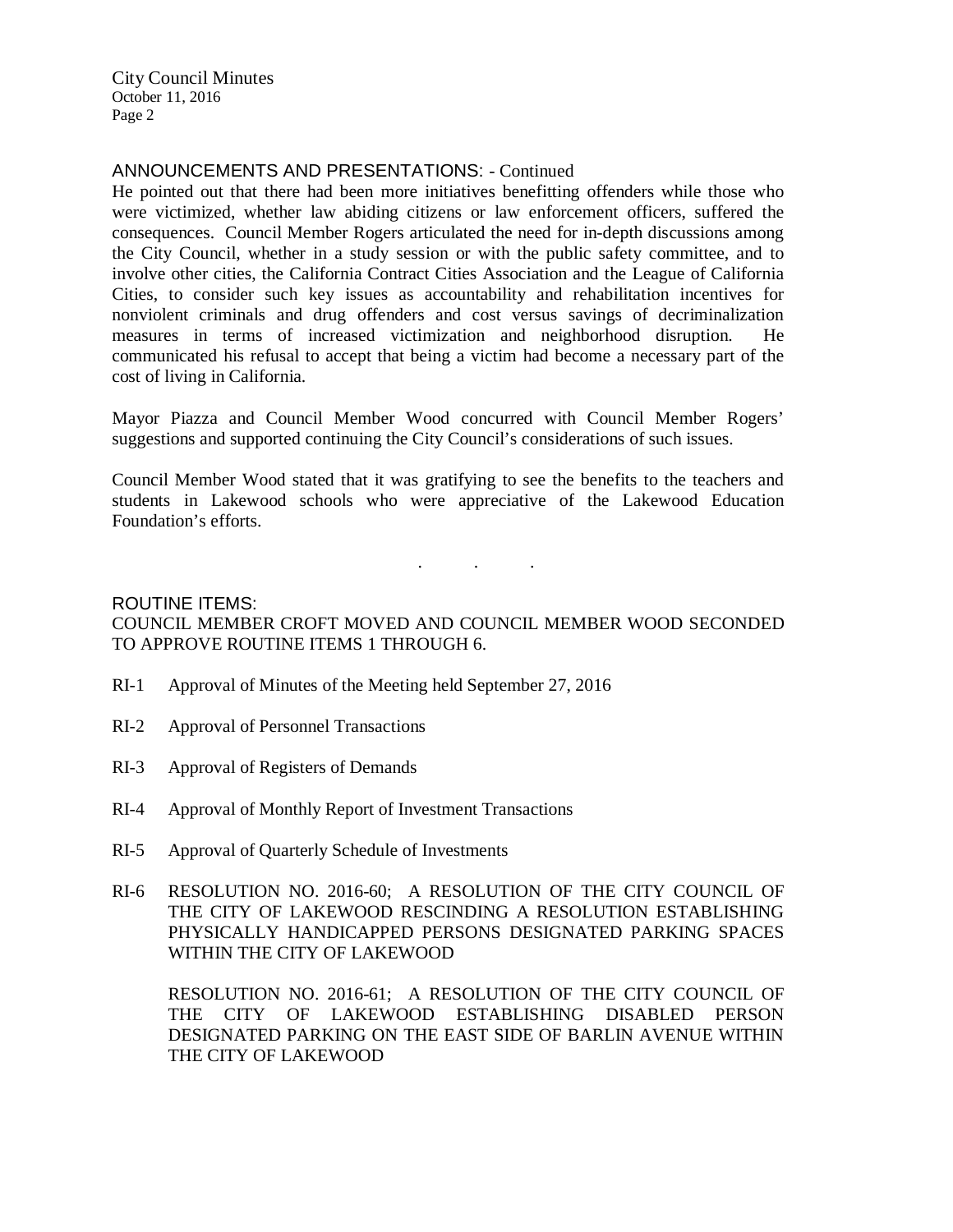ROUTINE ITEMS: - Continued UPON ROLL CALL VOTE, THE MOTION WAS APPROVED:

AYES: COUNCIL MEMBERS: Croft, Rogers, Wood and Piazza NAYS: COUNCIL MEMBERS: None ABSENT: COUNCIL MEMBERS: DuBois

## 3.1 • APPROVAL OF DESIGN ENGINEERING SERVICES AGREEMENT FOR MAYFAIR PARK WATER CAPTURE PROJECT

. As we have a set of  $\mathcal{A}$  , and  $\mathcal{A}$ 

Lisa Rapp, Director of Public Works, made a presentation based on the memo in the agenda and stated that the City Council had previously approved a Cooperative Implementation Agreement with Caltrans for the Mayfair Park Water Capture Project, providing funding of up to \$15 million for the project intended to capture and infiltrate or beneficially reuse stormwater and urban runoff. No match had been required from the City and the project was similar in concept to the Bolivar Park Water Capture Project that had been designed and awarded for construction. She continued by stating that Tetra Tech, who did the design for the Bolivar Park project, had submitted a proposal to design the project, and Willdan had submitted a proposal to provide project management and environmental documents services for the design phase. The agreement with Caltrans stated that they would reimburse one hundred percent of the City's expenses up to a maximum of \$15,000,000. Since the agreement was on a reimbursable basis, the City had been required to incur the costs and bill Caltrans afterward. She stated it was recommended that the City Council approve Amendment No. 3 to the Engineering Services Agreement with Tetra Tech for the Lakewood Water Capture and Infiltration Project in the amount of \$713,196 and authorize the Mayor to sign the agreement in a form approved by the City Attorney, and authorize staff to approve Willdan's proposal to provide project management and environmental documents services for the design phase of the Mayfair Park Water Capture Project under their existing Agreement for Engineering Services, in the amount of \$123,155.

Responding to Mayor Piazza's request for an explanation of payments, Ms. Rapp stated that invoices would be submitted to Caltrans as expenses were incurred. She noted that due to their prompt disbursements on the Bolivar Park project, billing would occur as frequently as once a month as the construction progressed.

COUNCIL MEMBER WOOD MOVED AND COUNCIL MEMBER ROGERS SECONDED TO APPROVE STAFF'S RECOMMENDATIONS. UPON ROLL CALL VOTE, THE MOTION WAS APPROVED:

. . .

AYES: COUNCIL MEMBERS: Croft, Rogers, Wood and Piazza NAYS: COUNCIL MEMBERS: None ABSENT: COUNCIL MEMBERS: DuBois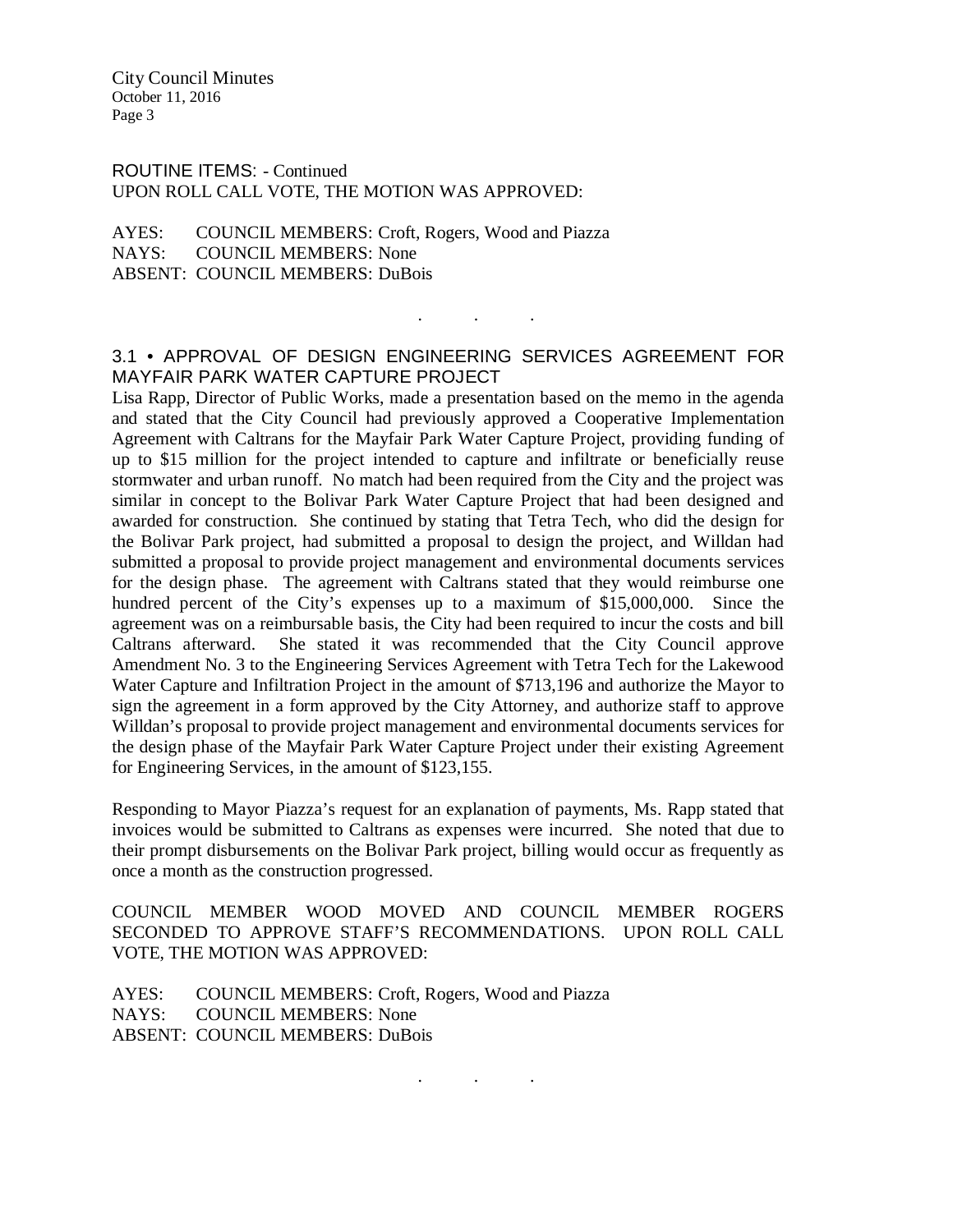### 3.2 • 2016 HALLOWEEN CARNIVALS

Recreation and Community Services Director Lisa Litzinger displayed slides and announced that Halloween carnivals would be held at eight Lakewood parks on Monday, October 31st, where it had been estimated that over 15,000 participants would be in attendance. She stated the carnival elements featured game booths, specialty contests, a costume parade and costume contests at each park location, as well as haunted houses at four of the locations. Affordable fee-based attractions such as the inflatable slides and bouncers would complement the carnivals at Mayfair and Bolivar parks.

Mayor Piazza and Council Member Croft shared fond memories of past attendance at the Halloween carnivals and commended staff and volunteers for adjusting the attractions to accommodate the various age groups.

. . .

#### 3.3 • LAKEWOOD SHREDS COMMUNITY EVENT

The Public Works Director displayed slides and provided a review of Saturday's "Lakewood Shreds" event. She reported that the annual event had been a success with 290 participants bringing in documents to be shredded, electronics to be recycled or to receive free mulch. She stated that helpful environmental items, such as battery boxes, oil kits and sharps containers, had been distributed and would allow Lakewood residents to practice safe disposal. She noted that another event was being planned for spring 2017 after tax season.

Mayor Piazza expressed gratitude to staff, EDCO and all the volunteers for taking the time to make the event such a success.

Council Member Wood inquired about this year's attendance numbers in comparison to past turnout. Ms. Rapp stated that since the first event held in 2012 and through last year, this year's participation figures were more or less in the middle.

Council Member Croft speculated that the reduced number may be due to the fact that current participants already submitted material at past events, therefore having accumulated fewer documents for shredding.

. . .

#### 3.4 • COMMUNITY APPRECIATION DAY EVENT AT LAKEWOOD CENTER

Public Information Officer Bill Grady made a presentation on the upcoming Community Appreciation Day, organized by the management of the Lakewood Center, with assistance from the Lakewood Sheriff's Station and the City. Lakewood Center management intended the event as a way of thanking the community and to encourage residents to visit the mall while enjoying fun games, attractions and raffle prize opportunities. The event would be held on Saturday, October 22nd and would offer special passports on which stamps could be collected from different stations, such as at the "Thank A Servicemember" table, the Sheriff's Safety Center and the Lakewood Center Security Office.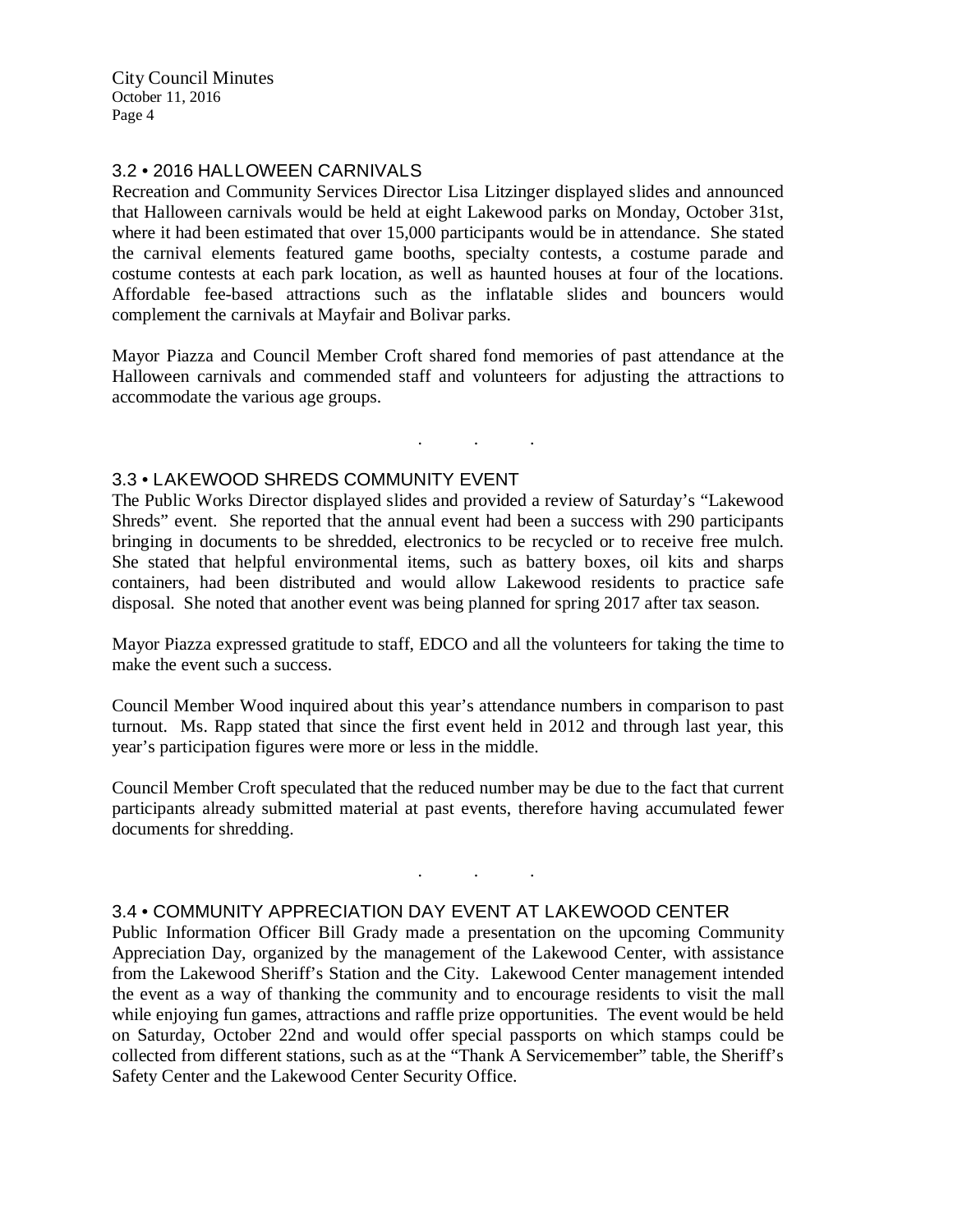3.4 • COMMUNITY APPRECIATION DAY AT LAKEWOOD CENTER - Continued Mayor Piazza and Council Member Rogers emphasized the importance of the City's collaboration with Lakewood Center to help stimulate shopping as well as maintaining residents' comfort level at the mall.

Council Member Croft highlighted the success of recent promotional efforts noting the popularity of the weekly Farmer's Market held on Saturdays.

. . .

## SUCCESSOR HOUSING ACTIONS

1. Approval of Register of Demands COUNCIL MEMBER CROFT MOVED AND COUNCIL MEMBER ROGERS SECONDED TO APPROVE THE REGISTER OF DEMANDS. UPON ROLL CALL VOTE, THE MOTION WAS APPROVED:

AYES: COUNCIL MEMBERS: Croft, Rogers, Wood and Piazza NAYS: COUNCIL MEMBERS: None ABSENT: COUNCIL MEMBERS: DuBois

. . .

#### ORAL COMMUNICATIONS:

Peggy Wright, Long Beach; Theresa Hew, Long Beach; and Rayma Powers, Lakewood; addressed the City Council regarding coyotes.

Mayor Piazza acknowledged those who addressed the City Council and stated that their concerns had been heard. He explained that Lakewood had recently increased its public communication efforts pertaining to coyotes by including articles in the City's eMagazine, in the local community newspaper and in the utility bill inserts due out in November and December. He stated that Lakewood residents would have ample opportunity to learn about ways to minimize the presence of coyotes and to safeguard their pets.

Sarah Comfort, Iacoboni Library Manager, spoke regarding the partnership between the Los Angeles County Department of Public Health and the County of LA Public Library to provide flu vaccines at no charge to people without health insurance or whose healthcare provider did not offer them. The event would be held at the library on October 19th, from 12:30 p.m. to 2:30 p.m.

. . .